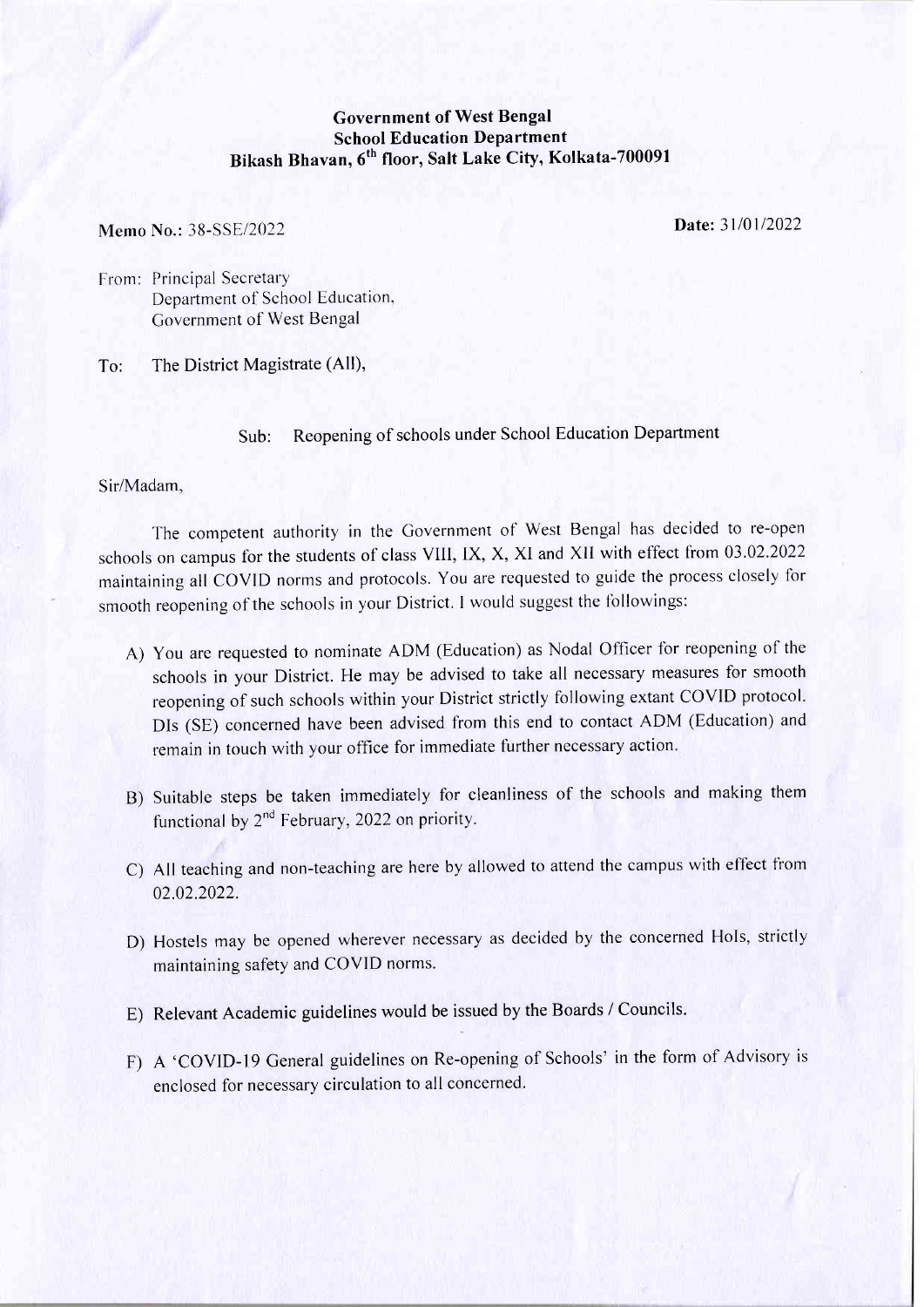G) Dr A. N. Biswas, Commissioner School Education (Mobile no.9874216510) shall be the Nodal Officer at the State level for the purpose.In case of any further clarification; you may get in touch with me or him at any time.

Enclo: As above

Yours faithfully,

Principal Secretary Department of School Education

Memo No.: 38/1(12)-SSE/2022 Date: 31/01/2022

Copy forwarded for information and necessary action to:

l) General Manager, Eastern Railways, 17, Netaji Subhas Road, Kolkata - 700001 - for suitable necessary instructions please.

2) General Manager, South Eastern Railways, 11, Garden Reach Road, Kolkata - 700043 - for suitable necessary instructions please.

3) The Principal Secretary, Technical Education & Training Department.

4) The Principal Secretary, Tribal Development Department.

5) The Principal Secretary, Urban Development & Municipal Affairs Department.

6) The Commissioner, Kolkata Municipal Corporation.

7) The Secretary, Health & FW Department.

8) The Secretary, Minority Affairs & Madrasa Education Department.

9) The Secretary, Mass Education extension and Library Services Department.

10) Sr. PS to Chief Secretary, Govt. of West Bengal - for kind information to the Chief Secretary.

11) Sr. PS to the Principal Secretary to the Hon'ble Chief Minister, West Bengal for kind information of the Principal Secretary to HCM.

12) Sr. PS to Addl. Chief Secretary, Home & Hill Affairs Department, Govt. of West Bengal for kind information to the Addl. Chief Secretary, Home & Hill Affairs Department.

Principal Secretary Department of School Education